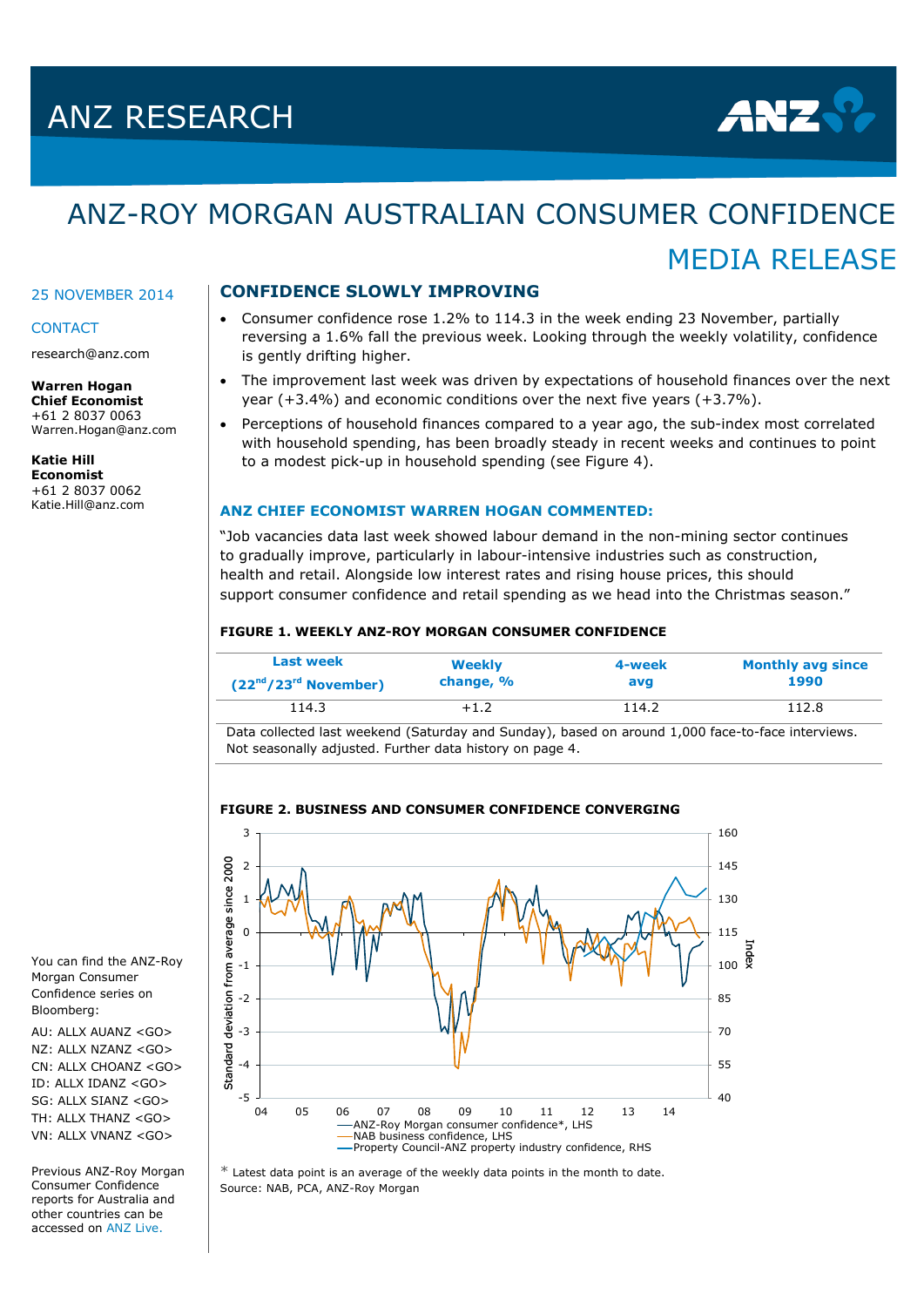

**FIGURE 3. CONSUMER CONFIDENCE DRIFTING HIGHER**

Source: ANZ-Roy Morgan





\* Latest data point is an average of the weekly data points in the month to date. Source: ABS, ANZ-Roy Morgan

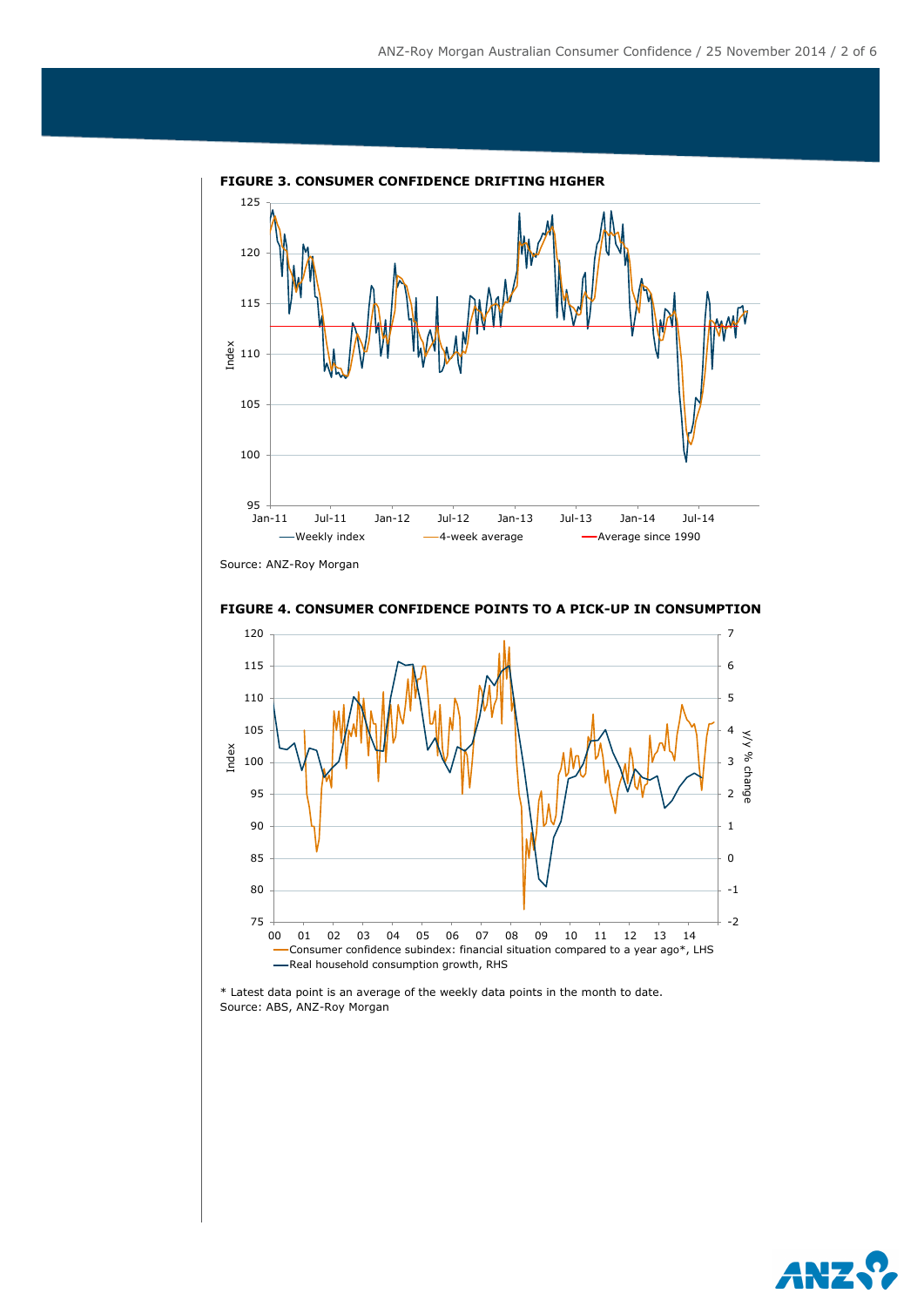

#### **FIGURE 5. ECONOMIC CONDITIONS AND HOUSEHOLD FINANCES**

\*Average of 'household finances vs one year ago' and 'household finances next year'. Latest data point is an average of the weekly data points in the month to date.

\*\*Average of 'economic conditions next year' and 'economic conditions next five years'. Latest data point is an average of the weekly data points in the month to date.

Source: ANZ-Roy Morgan



#### **FIGURE 6. CURRENT CONDITIONS VS EXPECTATIONS**

\*Average of 'time to buy a major household item' and 'household finances vs one year ago'. Latest data point is an average of the weekly data points in the month to date.

\*\*Average of 'household finances next year', 'economic conditions next year' and 'economic conditions next five years'. Latest data point is an average of the weekly data points in the month to date.

Source: ANZ-Roy Morgan

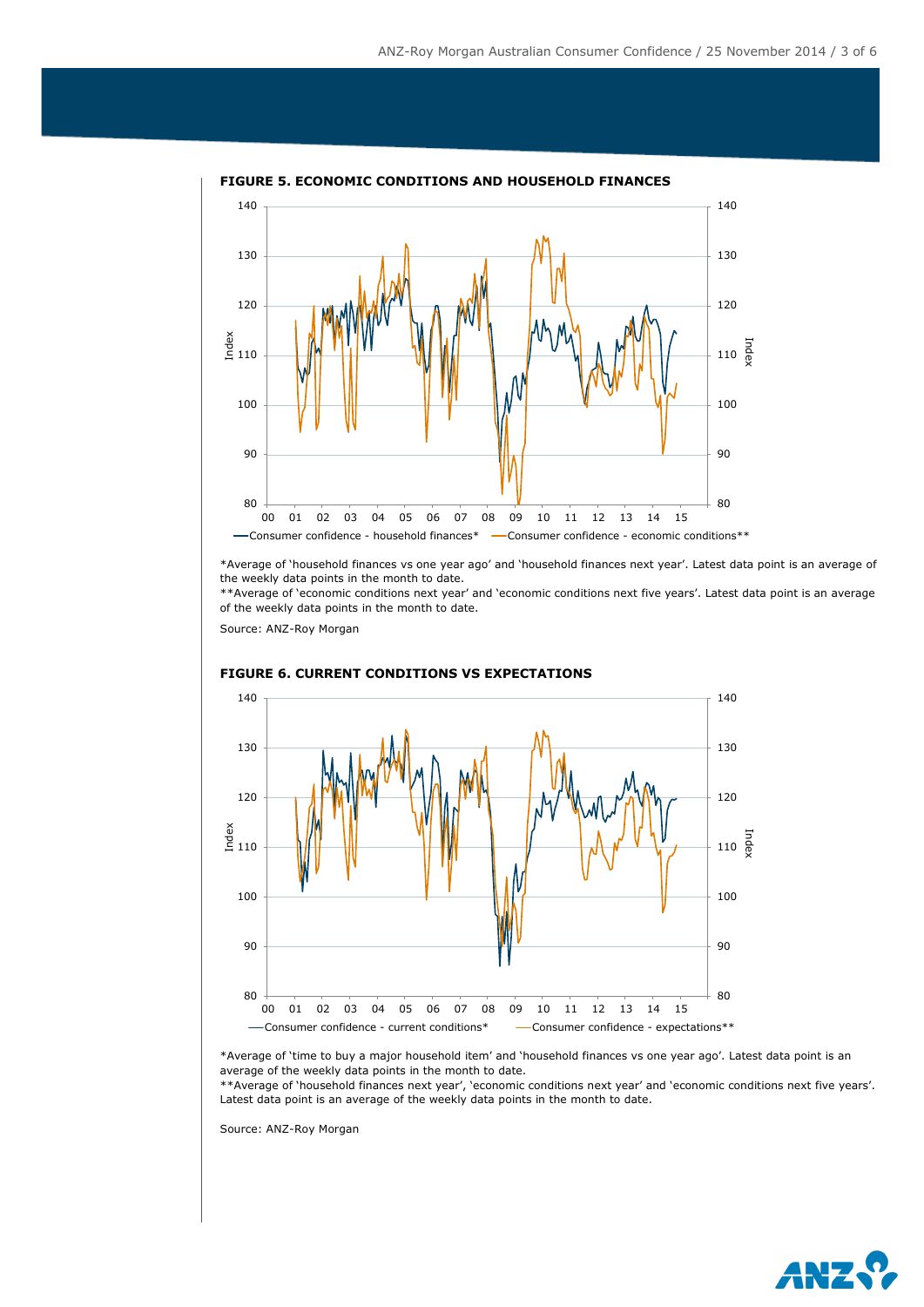# **TABLE 1. CONSUMER CONFIDENCE**

|                                    | <b>Headline index</b> |                             |                                                        | <b>Subindicies</b>                     |                     |                                                           |                                             |
|------------------------------------|-----------------------|-----------------------------|--------------------------------------------------------|----------------------------------------|---------------------|-----------------------------------------------------------|---------------------------------------------|
|                                    | <b>Level</b>          | 4-week<br>moving<br>average | 1. Financial<br>situation<br>compared to a<br>year ago | 2. Financial<br>situation next<br>year | 3. Economic<br>year | 4. Economic<br>conditions next conditions next<br>5 years | 5. Time to buy a<br>major<br>household item |
| Avg since 2001                     | 117                   | ÷,                          | 102                                                    | 124                                    | 107                 | 116                                                       | 134                                         |
| <b>2009 avg</b>                    | 112                   | ×,                          | 95                                                     | 123                                    | 92                  | 125                                                       | 124                                         |
| <b>2010 avg</b>                    | 124                   | ÷,                          | 101                                                    | 127                                    | 124                 | 130                                                       | 139                                         |
| <b>2011 avg</b>                    | 114                   | ä,                          | 97                                                     | 117                                    | 101                 | 116                                                       | 140                                         |
| <b>2012 avg</b>                    | 113                   | ä,                          | 99                                                     | 118                                    | 97                  | 113                                                       | 137                                         |
| 2013 avg                           | 119                   | ×.                          | 104                                                    | 128                                    | 106                 | 118                                                       | 139                                         |
| $05-Jan-14$                        | 116.4                 | 114.1                       | 103                                                    | 129                                    | 100                 | 109                                                       | 141                                         |
| $12-Jan-14$                        | 117.5                 | 117.0                       | 109                                                    | 129                                    | 101                 | 109                                                       | 140                                         |
| $19-Jan-14$                        | 116.3                 | 116.7                       | 106                                                    | 127                                    | 100                 | 113                                                       | 136                                         |
| $26 - Jan - 14$                    | 116.4                 | 116.7                       | 107                                                    | 128                                    | 100                 | 110                                                       | 137                                         |
| 02-Feb-14                          | 115.2                 | 116.4                       | 107                                                    | 127                                    | 99                  | 108                                                       | 135                                         |
| 09-Feb-14                          | 116.0                 | 116.0                       | 105                                                    | 131                                    | 102                 | 111                                                       | 131                                         |
| 16-Feb-14                          | 112.0                 | 114.9                       | 106                                                    | 131                                    | 91                  | 104                                                       | 128                                         |
| 23-Feb-14                          | 110.4                 | 113.4                       | 104                                                    | 127                                    | 86                  | 104                                                       | 131                                         |
| 02-Mar-14                          | 109.6                 | 112.0                       | 108                                                    | 124                                    | 86                  | 103                                                       | 127                                         |
| 09-Mar-14                          | 113.4                 | 111.4                       | 110                                                    | 126                                    | 91                  | 107                                                       | 137                                         |
| $16$ -Mar-14                       | 112.2                 | 111.4                       | 100                                                    | 128                                    | 91                  | 109                                                       | 133                                         |
| 23-Mar-14                          | 114.5                 | 112.4                       | 103                                                    | 127                                    | 95                  | 111                                                       | 137                                         |
| 30-Mar-14                          | 114.3                 | 113.6                       | 109                                                    | 125                                    | 95                  | 107                                                       | 136                                         |
| 06-Apr-14                          | 114.0                 | 113.8                       | 105                                                    | 129                                    | 94                  | 107                                                       | 135                                         |
| 13-Apr-14                          | 112.7                 | 113.9                       | 102                                                    | 123                                    | 96                  | 108                                                       | 134                                         |
| 20-Apr-14                          | 116.1                 | 114.3                       | 107                                                    | 124                                    | 105                 | 109                                                       | 135                                         |
| 27-Apr-14                          | 111.0                 | 113.5                       | 103                                                    | 121                                    | 93                  | 104                                                       | 134                                         |
| $04-May-14$                        | 106.3                 | 111.5                       | 105                                                    | 117                                    | 83                  | 100                                                       | 127                                         |
| $11-May-14$                        | 103.7                 | 109.3                       | 99                                                     | 112                                    | 83                  | 99                                                        | 125                                         |
| 18-May-14                          | 100.4                 | 105.4                       | 96                                                     | 106                                    | 81                  | 100                                                       | 119                                         |
| 25-May-14                          | 99.3                  | 102.4                       | 97                                                     | 105                                    | 76                  | 99                                                        | 120                                         |
| $01-$ Jun-14                       | 102.2                 | 101.4                       | 94                                                     | 105                                    | 87                  | 103                                                       | 122                                         |
| 08-Jun-14                          | 102.2                 | 101.0                       | 95                                                     | 107                                    | 84                  | 99                                                        | 126                                         |
| $15 - Jun-14$                      | 103.2                 | 101.7                       | 96                                                     | 111                                    | 84                  | 101                                                       | 124                                         |
| $22 - Jun - 14$                    | 105.7                 | 103.3                       | 97                                                     | 110                                    | 85                  | 103                                                       | 133                                         |
| 29-Jun-14                          | 105.4                 | 104.1                       | 96                                                     | 111                                    | 84                  | 102                                                       | 134                                         |
| $06 -$ Jul-14                      | 105.1                 | 104.9                       | 94                                                     | 111                                    | 87                  | 103                                                       | 131                                         |
| $13 - Jul - 14$<br>$20 - Jul - 14$ | 108.7                 | 106.2                       | 98                                                     | 113                                    | 93<br>99            | 107                                                       | 133                                         |
| $27 -$ Jul-14                      | 113.5                 | 108.2                       | 103<br>105                                             | 121<br>122                             | 102                 | 110                                                       | 135                                         |
| 03-Aug-14                          | 116.2<br>115.0        | 110.9<br>113.4              | 103                                                    | 120                                    | 99                  | 112<br>112                                                | 140<br>141                                  |
| $10$ -Aug-14                       | 108.5                 | 113.3                       | 104                                                    | 117                                    | 90                  | 102                                                       | 130                                         |
| 17-Aug-14                          | 112.5                 | 113.1                       | 99                                                     | 123                                    | 97                  | 110                                                       | 133                                         |
| 24-Aug-14                          | 113.5                 | 112.4                       | 110                                                    | 119                                    | 99                  | 110                                                       | 130                                         |
| 31-Aug-14                          | 112.6                 | 111.8                       | 104                                                    | 119                                    | 96                  | 109                                                       | 135                                         |
| 07-Sep-14                          | 113.3                 | 113.0                       | 107                                                    | 118                                    | 95                  | 109                                                       | 138                                         |
| 14-Sep-14                          | 111.3                 | 112.7                       | 103                                                    | 119                                    | 96                  | 107                                                       | 131                                         |
| $21-Sep-14$                        | 112.9                 | 112.5                       | 105                                                    | 123                                    | 97                  | 111                                                       | 129                                         |
| 28-Sep-14                          | 113.7                 | 112.8                       | 109                                                    | 124                                    | 96                  | 104                                                       | 135                                         |
| 05-Oct-14                          | 112.6                 | 112.6                       | 105                                                    | 121                                    | 94                  | 108                                                       | 135                                         |
| $12 - Oct - 14$                    | 113.8                 | 113.3                       | 109                                                    | 125                                    | 96                  | 104                                                       | 135                                         |
| 19-Oct-14                          | 111.6                 | 112.9                       | 104                                                    | 125                                    | 95                  | 103                                                       | 131                                         |
| $26 - Oct - 14$                    | 114.6                 | 113.2                       | 106                                                    | 125                                    | 104                 | 107                                                       | 131                                         |
| 02-Nov-14                          | 114.6                 | 113.7                       | 107                                                    | 127                                    | 98                  | 107                                                       | 134                                         |
| 09-Nov-14                          | 114.8                 | 113.9                       | 106                                                    | 125                                    | 100                 | 112                                                       | 131                                         |
| 16-Nov-14                          | 113.0                 | 114.3                       | 106                                                    | 117                                    | 100                 | 107                                                       | 135                                         |
| 23-Nov-14                          | 114.3                 | 114.2                       | 106                                                    | 121                                    | 100                 | 111                                                       | 133                                         |

Source: ANZ- Roy Morgan

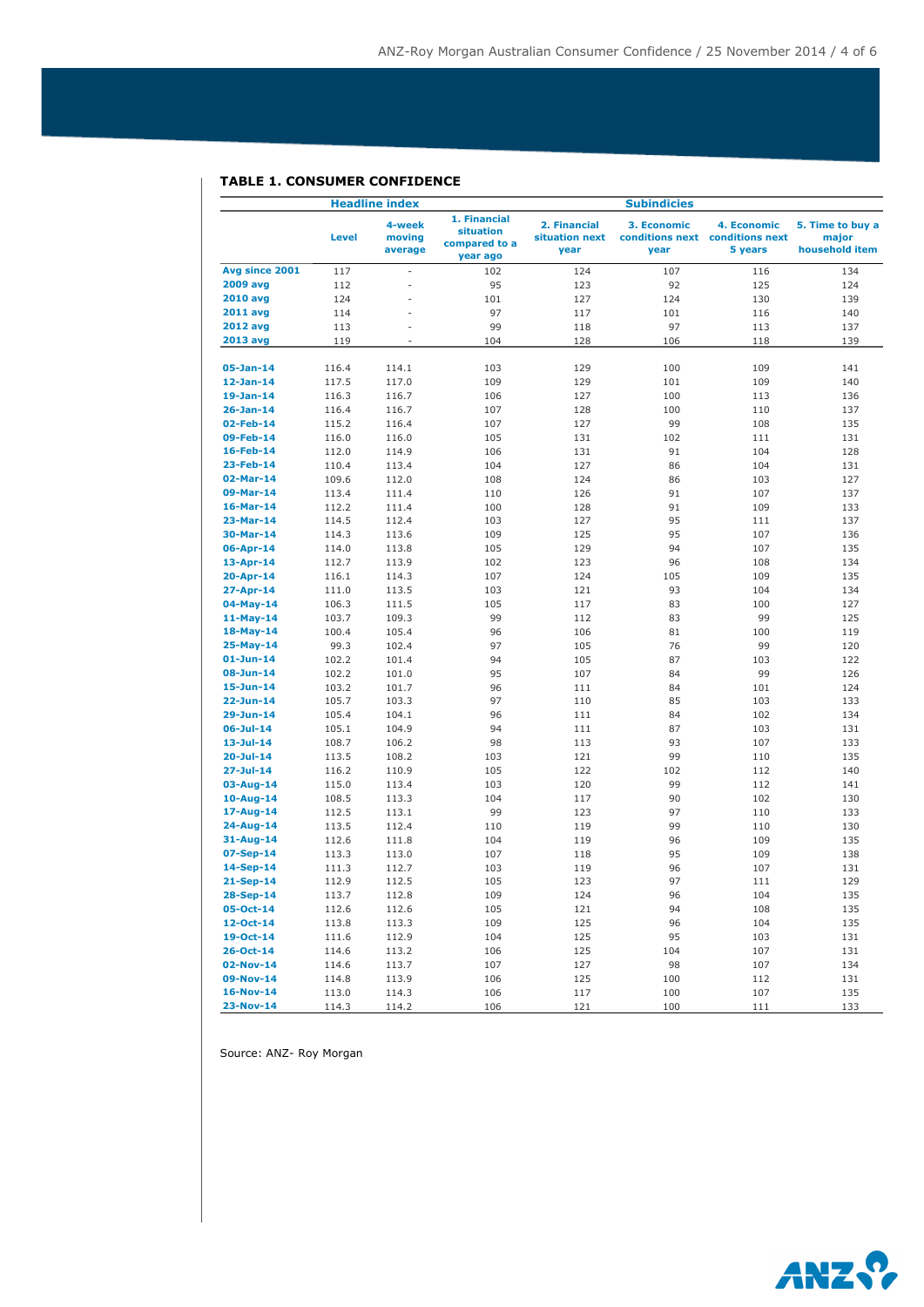**IMPORTANT NOTICE:** The distribution of this document or streaming of this video broadcast (as applicable, "publication") may be restricted by law in certain jurisdictions. Persons who receive this publication must inform themselves about and observe all relevant restrictions. **Disclaimer for all jurisdictions, where content is authored by ANZ Research:**

Except if otherwise specified in section 3 below, this publication is issued and distributed in your country/region by Australia and New Zealand Banking Group Limited (ABN 11 005 357 522) ("ANZ"), on the basis that it is only for the information of the specified recipient or permitted user of the relevant website (collectively, "recipient"). This publication may not be reproduced, distributed or published by any recipient for any purpose. It is general information and has been prepared without taking into account the objectives, financial situation or needs of any person. Nothing in this publication is intended to be an offer to sell, or a solicitation of an offer to buy, any product, instrument or investment, to effect any transaction or to conclude any legal act of any kind. If, despite the foregoing, any services or products referred to in this publication are deemed to be offered in the jurisdiction in which this publication is received or accessed, no such service or product is intended for nor available to persons resident in that jurisdiction if it would be contradictory to local law or regulation. Such local laws, regulations and other limitations always apply with non-exclusive jurisdiction of local courts. Certain financial products may be subject to mandatory clearing, regulatory reporting and/or other related obligations. These obligations may vary by jurisdiction and be subject to frequent amendment. Before making an investment decision, recipients should seek independent financial, legal, tax and other relevant advice having regard to their particular circumstances. The views and recommendations expressed in this publication are the author's. They are based on information known by the author and on sources which the author believes to be reliable, but may involve material elements of subjective judgement and analysis. Unless specifically stated otherwise: they are current on the date of this publication and are subject to change without notice; and, all price information is indicative only. Any of the views and recommendations which comprise estimates, forecasts or other projections, are subject to significant uncertainties and contingencies that cannot reasonably be anticipated. On this basis, such views and recommendations may not always be achieved or prove to be correct. Indications of past performance in this publication will not necessarily be repeated in the future. No representation is being made that any investment will or is likely to achieve profits or losses similar to those achieved in the past, or that significant losses will be avoided. Additionally, this publication may contain 'forward looking statements'. Actual events or results or actual performance may differ materially from those reflected or contemplated in such forward looking statements. All investments entail a risk and may result in both profits and losses. Foreign currency rates of exchange may adversely affect the value, price or income of any products or services described in this publication. The products and services described in this publication are not suitable for all investors, and transacting in these products or services may be considered risky. ANZ and its related bodies corporate and affiliates, and the officers, employees, contractors and agents of each of them (including the author) ("Affiliates"), do not make any representation as to the accuracy, completeness or currency of the views or recommendations expressed in this publication. Neither ANZ nor its Affiliates accept any responsibility to inform you of any matter that subsequently comes to their notice, which may affect the accuracy, completeness or currency of the information in this publication.

Except as required by law, and only to the extent so required: neither ANZ nor its Affiliates warrant or guarantee the performance of any of the products or services described in this publication or any return on any associated investment; and, ANZ and its Affiliates expressly disclaim any responsibility and shall not be liable for any loss, damage, claim, liability, proceedings, cost or expense ("Liability") arising directly or indirectly and whether in tort (including negligence), contract, equity or otherwise out of or in connection with this publication. If this publication has been distributed by electronic transmission, such as e-mail, then such transmission cannot be guaranteed to be secure or error-free as information could be intercepted, corrupted, lost, destroyed, arrive late or incomplete, or contain viruses. ANZ and its Affiliates do not accept any Liability as a result of electronic transmission of this publication.

ANZ and its Affiliates may have an interest in the subject matter of this publication as follows:

They may receive fees from customers for dealing in the products or services described in this publication, and their staff and introducers of business may share in such fees or receive a bonus that may be influenced by total sales.

They or their customers may have or have had interests or long or short positions in the products or services described in this publication, and may at any time make purchases and/or sales in them as principal or agent.

They may act or have acted as market-maker in products described in this publication.

ANZ and its Affiliates may rely on information barriers and other arrangements to control the flow of information contained in one or more business areas within ANZ or within its Affiliates into other business areas of ANZ or of its Affiliates.

Please contact your ANZ point of contact with any questions about this publication including for further information on these disclosures of interest. **Country/region specific information:**

**Australia.** This publication is distributed in Australia by ANZ. ANZ holds an Australian Financial Services licence no. 234527. A copy of ANZ's Financial Services Guide is available a[t http://www.anz.com/documents/AU/aboutANZ/FinancialServicesGuide.pdf](javascript:openPopupWindow() and is available upon request from your ANZ point of contact. If trading strategies or recommendations are included in this publication, they are solely for the information of 'wholesale clients' (as defined in section 761G of the Corporations Act 2001 *Cth*). Persons who receive this publication must inform themselves about and observe all relevant restrictions.

Brazil. This publication is distributed in Brazil by ANZ on a cross border basis and only following request by the recipient. No securities are being offered or sold in Brazil under this publication, and no securities have been and will not be registered with the Securities Commission - CVM.

**Brunei. Japan. Kuwait. Malaysia. Switzerland. Taiwan.** This publication is distributed in each of Brunei, Japan, Kuwait, Malaysia, Switzerland and Taiwan by ANZ on a cross-border basis.

**European Economic Area ("EEA"):** *United Kingdom.* ANZ in the United Kingdom is authorised by the Prudential Regulation Authority ("PRA"). Subject to regulation by the Financial Conduct Authority ("FCA") and limited regulation by the PRA. Details about the extent of our regulation by the PRA are available from us on request. This publication is distributed in the United Kingdom by ANZ solely for the information of persons who would come within the FCA definition of "eligible counterparty" or "professional client". It is not intended for and must not be distributed to any person who would come within the FCA definition of "retail client". Nothing here excludes or restricts any duty or liability to a customer which ANZ may have under the UK Financial Services and Markets Act 2000 or under the regulatory system as defined in the Rules of the PRA and the FCA. *Germany.* This publication is distributed in Germany by the Frankfurt Branch of ANZ solely for the information of its clients. Other EEA countries. This publication is distributed in the EEA by ANZ Bank (Europe) Limited ("ANZBEL") which is authorised by the PRA and regulated by the FCA and the PRA in the United Kingdom, to persons who would come within the FCA definition of "eligible counterparty" or "professional client" in other countries in the EEA. This publication is distributed in those countries solely for the information of such persons upon their request. It is not intended for, and must not be distributed to, any person in those countries who would come within the FCA definition of "retail client".

**Fiji.** For Fiji regulatory purposes, this publication and any views and recommendations are not to be deemed as investment advice. Fiji investors must seek licensed professional advice should they wish to make any investment in relation to this publication.

**Hong Kong.** This publication is distributed in Hong Kong by the Hong Kong branch of ANZ, which is registered at the Hong Kong Monetary Authority to conduct Type 1 (dealing in securities), Type 4 (advising on securities) and Type 6 (advising on corporate